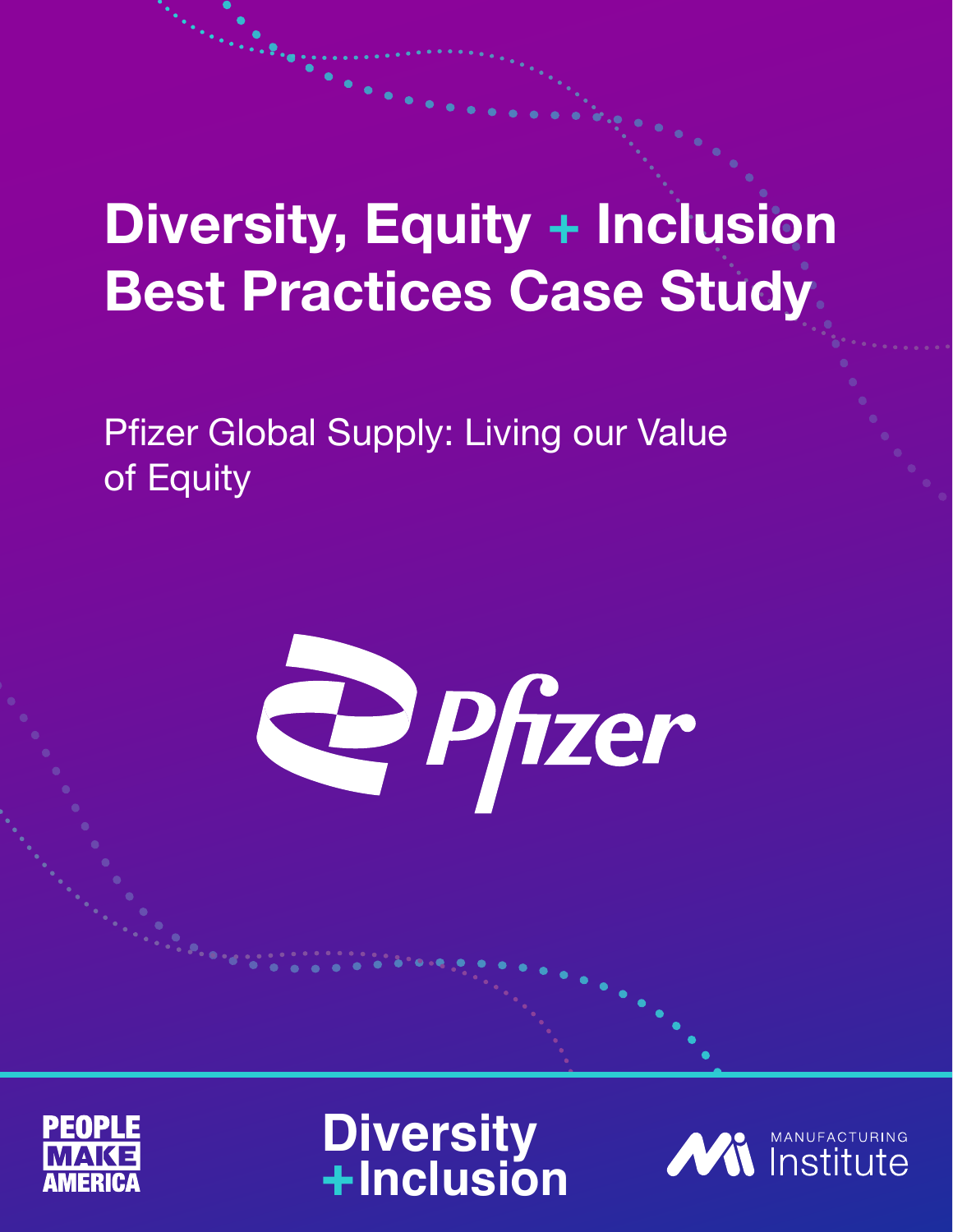### **About Pfizer**

Our purpose at Pfizer is clear: achieving breakthroughs that change patients' lives. Our purpose is grounded in our commitment to fund programs that provide public benefit, advance medical care and improve patient outcomes. Our belief is that all people deserve to live healthy lives. This drives our desire to provide access to medicines that are safe, effective, and affordable.

Diversity is just as crucial to building a successful business as it is to building a vibrant culture. That's why we choose to surround ourselves with colleagues of diverse backgrounds and abilities who can contribute unique viewpoints and perspectives to all aspects of the business, from drug development to marketing. Diverse teams are more collaborative, more accepting of difference, and more apt to discover the delicate balance between being cautious and seeking thoughtful risks.

We realize that achieving our purpose means not just attracting the best and brightest talent, but also ensuring our colleagues can thrive in an environment and culture where we champion diversity and inclusion every day, around the world. Equity runs through everything we do. We want all patients to have equal access to healthcare, and accessible and affordable drugs. Within our business, we believe everyone deserves to be seen, heard and respected for who they are.

That's why we focus on and invest in making Pfizer an amazing workplace for all. Our Diversity & Inclusion (D&I) Leads around the world partner with business leaders to make sure our approach and processes reflect our key values. But this isn't just about what we do as a business: It's about who we are. We want all our colleagues to develop, grow, and succeed. We commit to making that happen, and to sharing and celebrating our successes as we bring together people from all backgrounds, geographies and perspectives.



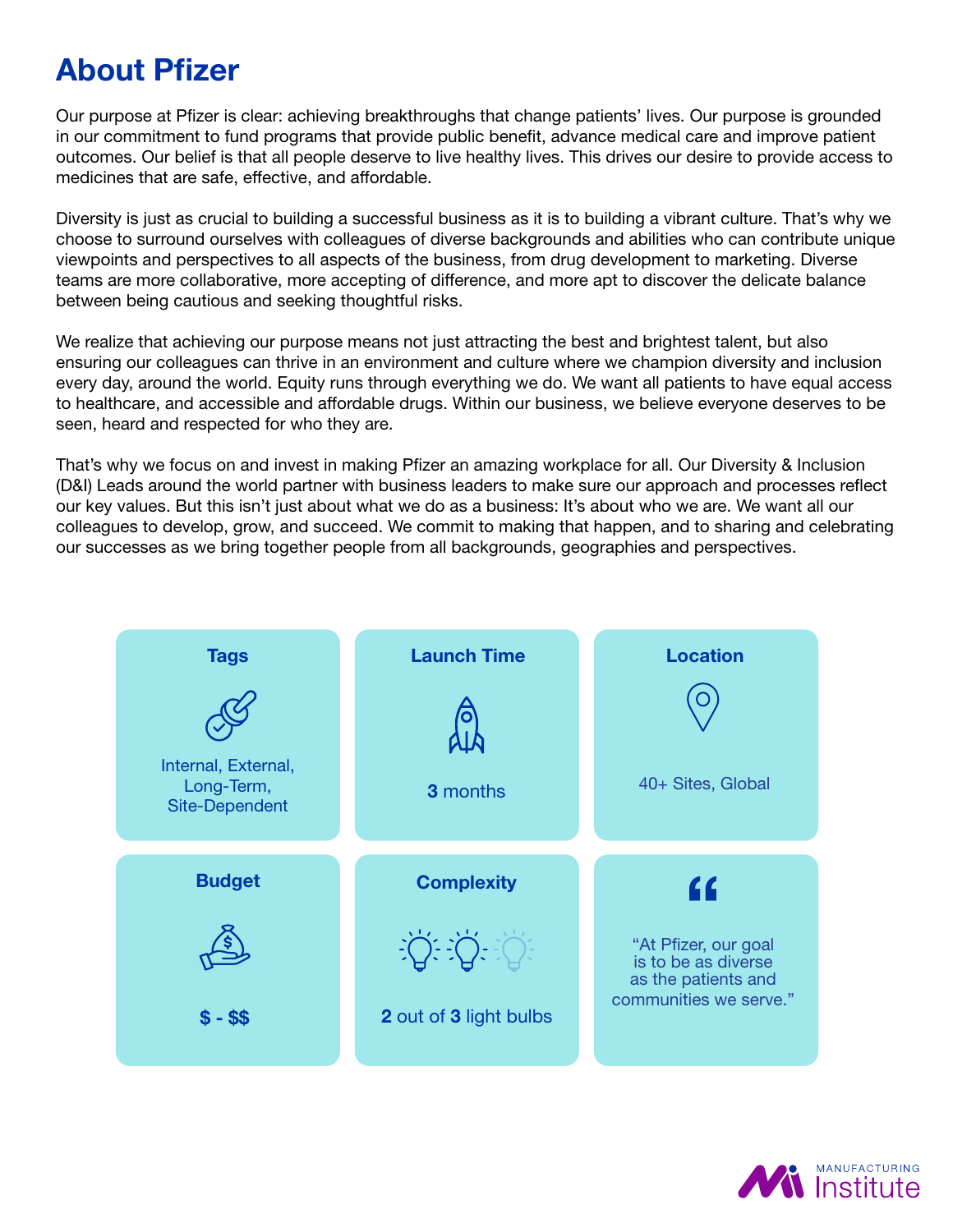**"It is important that we all actively speak out against racial injustice, confront conscious and unconscious bias and lead courageous conversation with colleagues and those in our communities."**

– Albert Bourla, CEO

### **Program Summary**

At Pfizer, equity is defined as "every colleague deserving to be seen, heard, and cared for," – an expansive definition that includes everything from acting with integrity to being inclusive of all identities and reducing healthcare disparities across the globe. As one of Pfizer's Values, Equity is embedded into all internal and external work with the ultimate goal of being as diverse as the patients and communities Pfizer serves.

As the D&I team sought to strengthen Pfizer's work in this area, the central challenge was the distinction between teams and Pfizer as a whole, as many teams worked well on Diversity, Equity and Inclusion (DEI) issues individually, but were not aware of the larger disparities in representation of marginalized groups on a company-wide level. Using Pfizer's focus on data-driven methods to identify both problems and solutions, the D&I team analyzed recruitment, external engagement, individual team and site D&I action plans, job descriptions, talent management, inclusive culture, and supplier diversity processes to establish benchmarks.

Based on these benchmarks, the D&I team created D&I options for each site and team to use in building their own action plans. In addition to company-wide actions like hosting Courageous Conversations, open discussions about topics like experiences of racism and bias, the D&I framework offered each team/site a number of actions within four pillars:

- **Source & Select:** Recruitment, Brand, Apprenticeships
- **Grow & Retain:** Mentoring, Sponsorships
- **Engage & Inspire:** Supplier Diversity, Colleague Resource Groups, Work Policies
- **Values & Behaviors:** Inclusivity, Speak Up, Measure Outcomes, Focus on What Matters

As one example, the "Speak Up" action within the Values and Behaviors pillar includes Courageous Conversations – open discussions about topics like experiences of racism, confronting biases, and creating a better environment for Black colleagues. Since the murder of George Floyd in May 2020, [Pfizer's CEO](http://www.linkedin.com/pulse/equity-action-albert-bourla/) has encouraged everyone at Pfizer to ensure that colleagues, especially colleagues of color, would feel comfortable honestly sharing about these topics and letting other colleagues know when they are emotionally struggling with current events. Multiple Courageous Conversations during the summer of 2020 had thousands of attendees, with a variety of guest speakers who taught about anti-racism, shared poetry about their experiences of racism, and gave colleagues opportunities to ask questions.



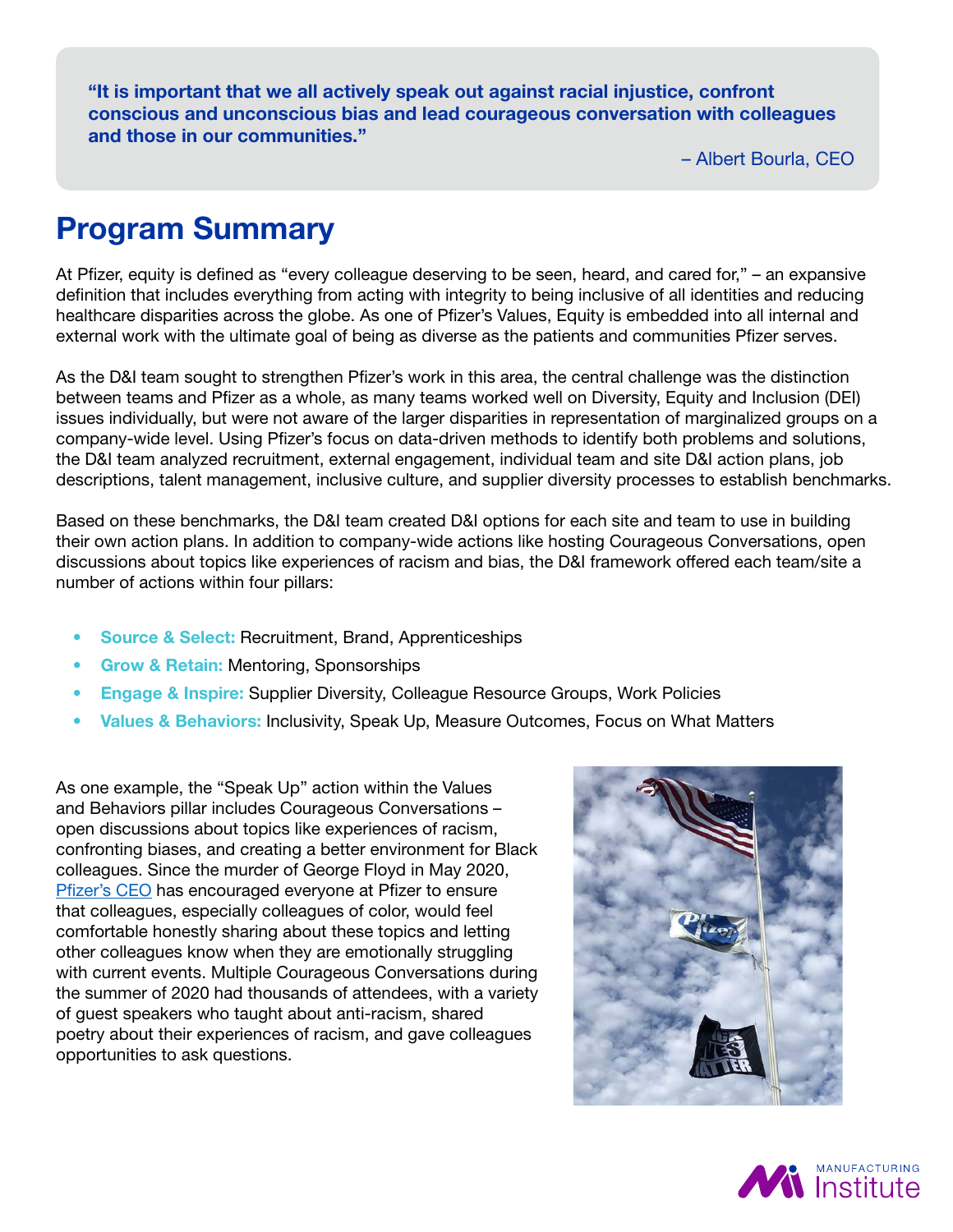After D&I leadership offered each site potential actions, each site selected 1-2 of those actions to focus on over the next year to drive progress in inclusivity. Sites around the world chose specific actions, including:

- Ensuring that clinical trial participant demographics match the demographics of the trial locations.
- Partnering with HBCUs (Historically Black Colleges & Universities) for recruitment.
- Building a women's prayer room in Karachi, Pakistan.
- Offering safe door-to-door transportation for women colleagues in India.

All available actions have corresponding metrics, ensuring that progress is trackable over time and sites can continually build upon their progress.

### **Program Impact**

As Pfizer's Global Diversity & Inclusion Lead for Pfizer Global Supply, Finance and Global Business Solutions, Mona Babury has been proud to watch the progress so many of her colleagues have made over the past few years, especially in 2020's Courageous Conversations. In many of the metrics set by her team, including the Opportunity Parity metrics for representation of women (globally) and minority colleagues (in the U.S.) in leadership, Pfizer has seen consistent growth, enabling the D&I team to update the goals to move the company closer to proportionate representation of underrepresented groups in leadership. On a larger scale, more Pfizer colleagues than ever before have been attending DEI-related events, discussing inclusivity as part of their daily work, and expressing interest in doing even more, a promising environment in which to continue DEI actions in the future.

### **Steps for Implementation**

- **1. Identify your starting point by collecting benchmark data**
- **2. Establish large-scale goals, specific actions within those goals, and metrics for those actions**
- **3. Share the goals, actions, and metrics with sites/departments/teams so they can choose a few to focus on within a specific time frame**
- **4. Maintain frequent, open communication with all employees about how they can get involved in DEI actions**

### **Best Practices**

#### **Start slowly, but do start and take the time to have uncomfortable conversations.**

Each person is at a different stage in their understanding of diversity, equity, inclusion, and more specific topics like racial equity or disability access. When initiating conversations about these topics, be sure to ask open-ended questions, ensure that all participants feel respected and heard (especially those from underrepresented communities), and do not force anyone to participate or share if they do not wish to. Some people may not feel like they know enough about the topics to share, and other people may not yet feel